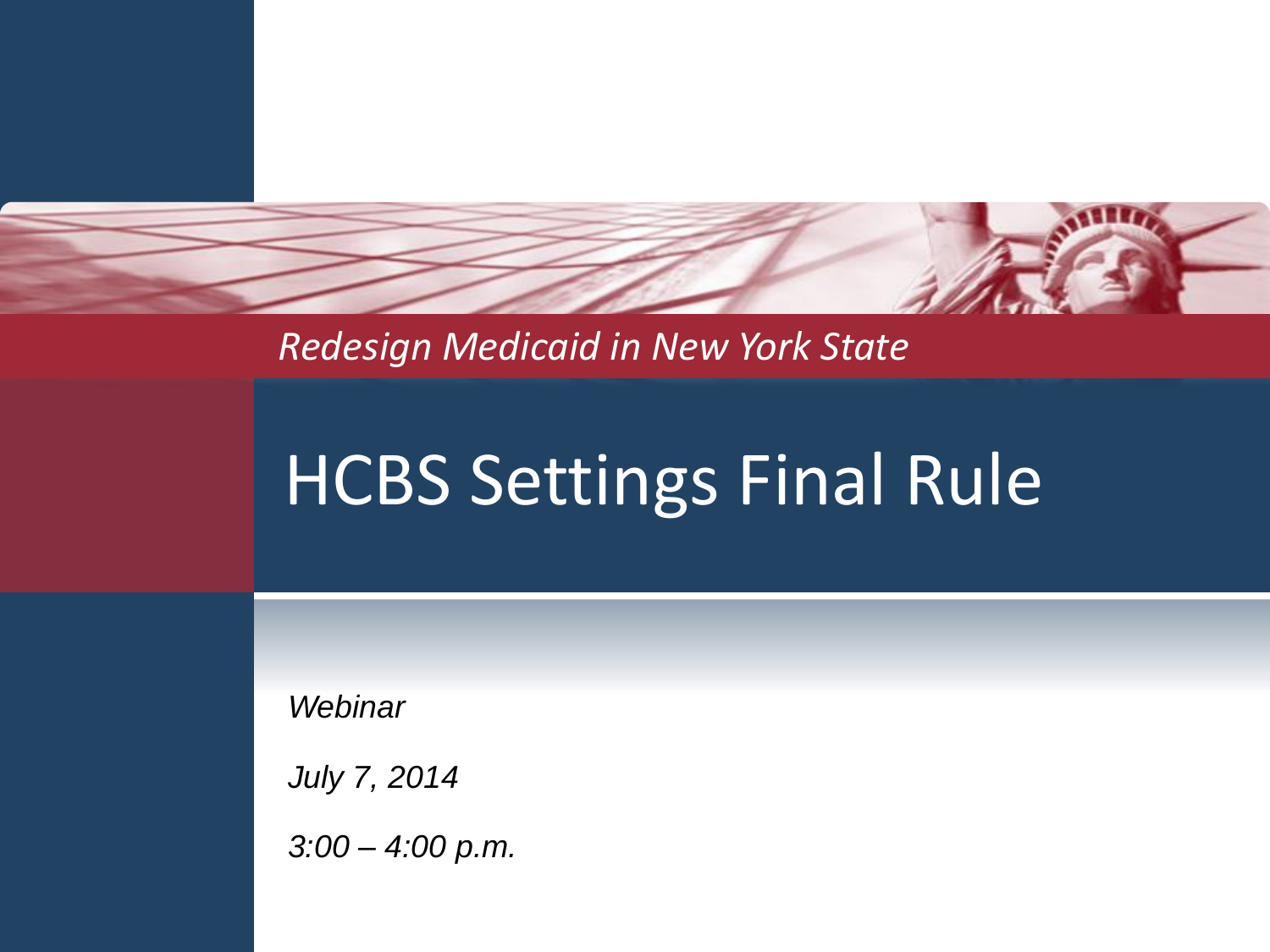### Final Rule History

- Initially promulgated in 2008 and 2009.
- Establishes settings requirements under 1915(k) -- Community First Choice Option, which was published February 25, 2011.
- Final rule was effective March 17, 2014, however, allows for transition plans over 5 years.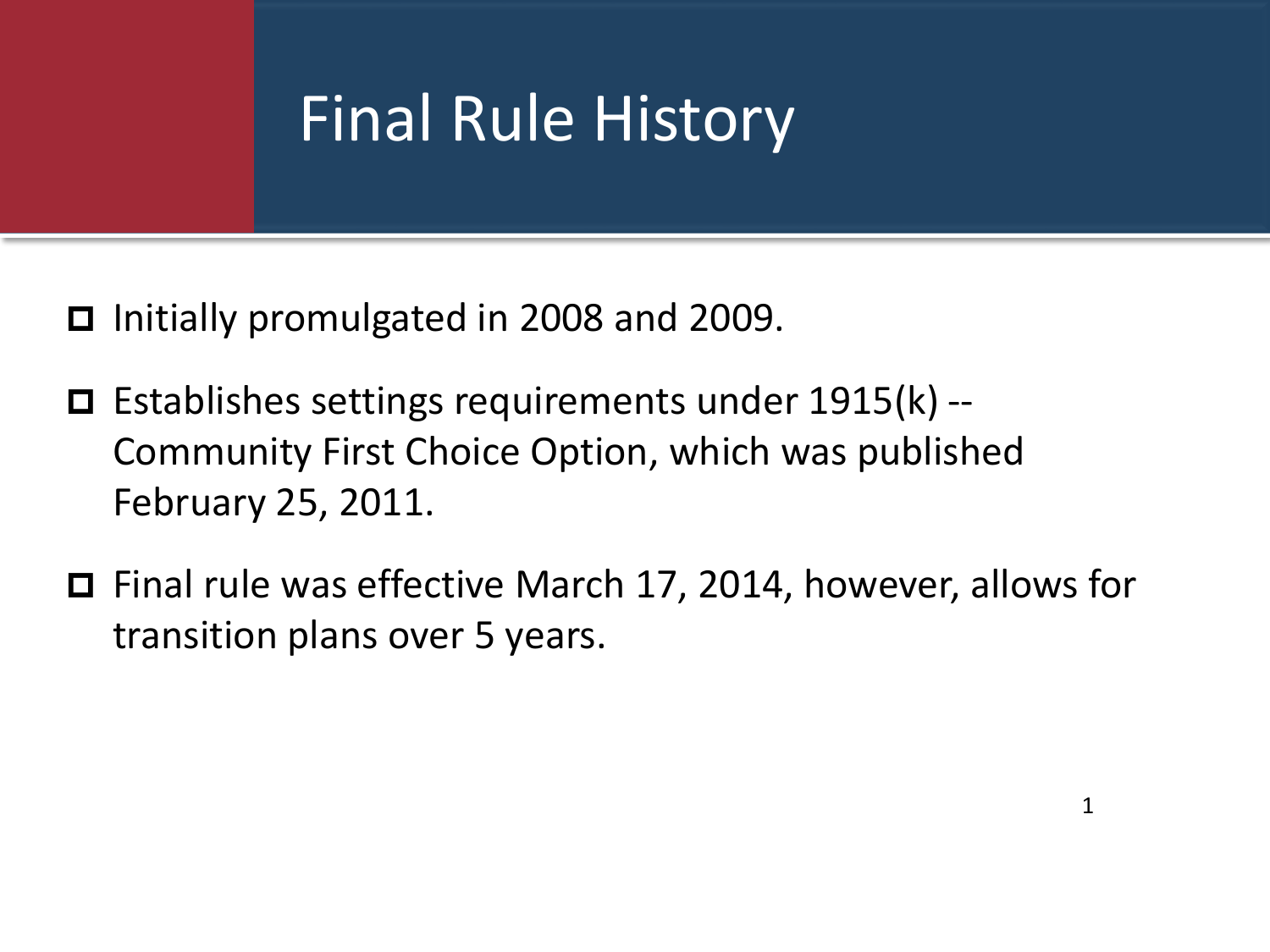### Final Rule Intent

- $\Box$  The new "requirements maximize opportunity for individuals to have access to the benefits of community living and the opportunity to receive services in the most integrated setting."
- $\Box$  To align policies and procedures for individuals in need of home and community based services across disability populations using three distinct Medicaid funded authorities: 1915(c), 1915(i) and 1915(k).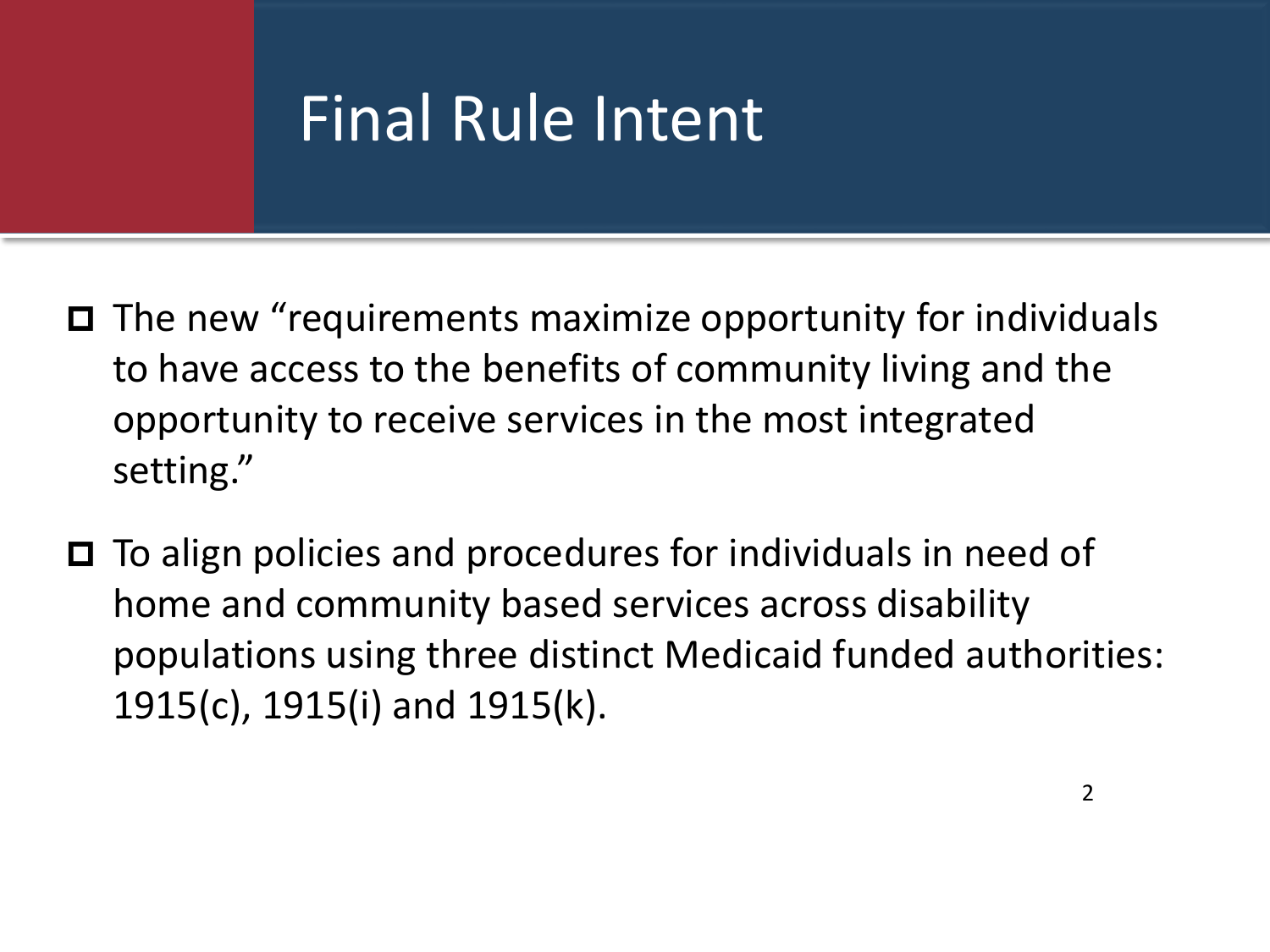### Many Provisions

 $\Box$  Not just about appropriate settings for certain Medicaid authorities; also

- **Implements 1915(i) State Plan HCBS as amended by the ACA;**
- **D** Makes changes to 1915(c) waivers, including the ability to combine target populations and person-centered planning requirements;
- $\Box$  Allows third-party payments (provider payment reassignment) to benefit direct care staff under certain circumstances;
- $\Box$  Allows five year initial authorization and renewal periods for waivers and demonstration programs serving dual eligibles at the Secretary's discretion; and
- **Establishes new public notice requirements for substantive changes in waiver** services or rates, new effective dates and new CMS monitoring and compliance tools.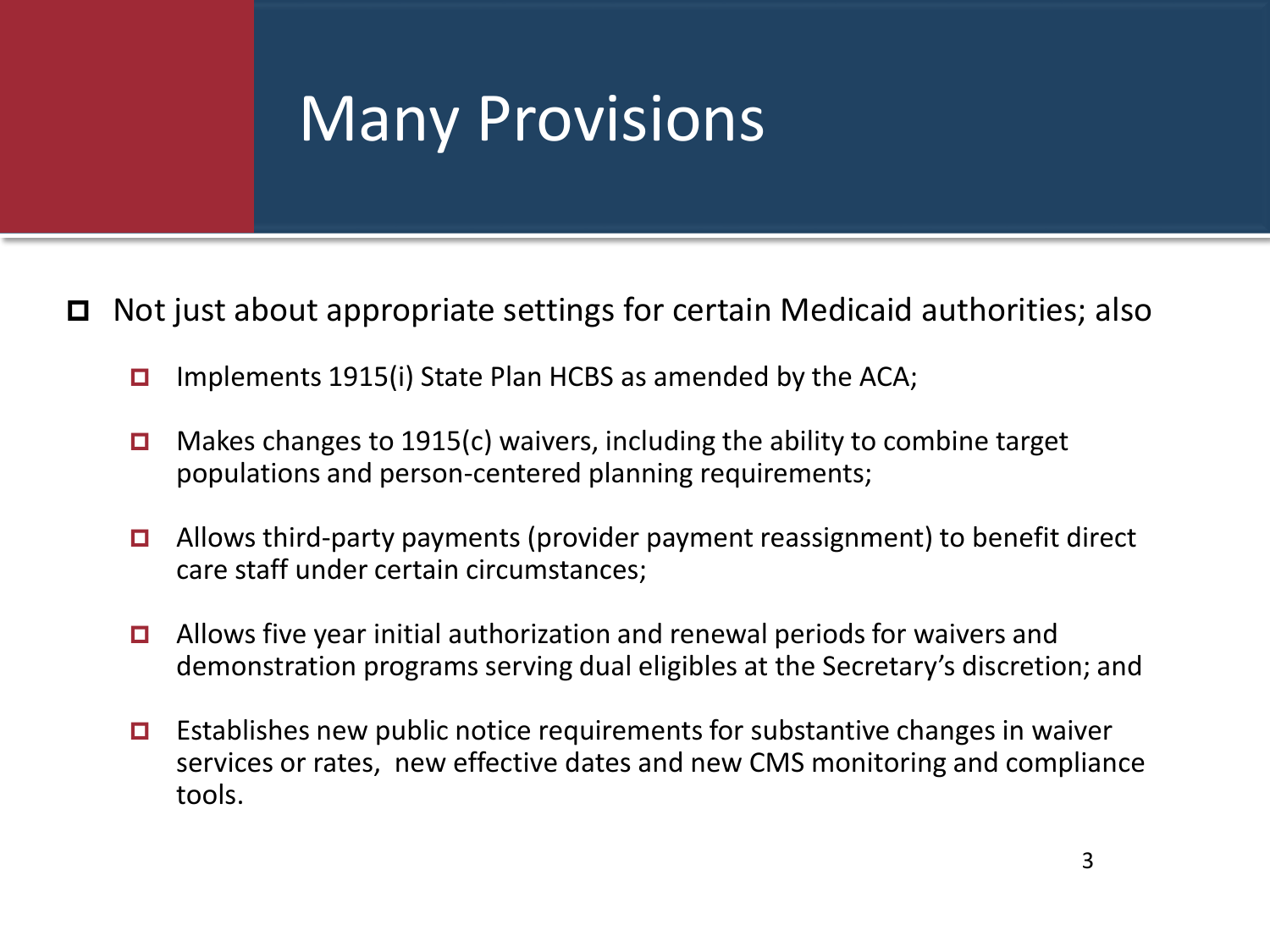### Final Rule Goal and Effective Date

- Goal is to establish conformity across HCBS authorities for person centered planning, allowable settings, and crossdisability applicability.
- **Effective March 17, 2014**.
- $\Box$  SPAs, waiver applications, and other program changes made in advance of effective date will be reviewed and must transition to meet new requirements.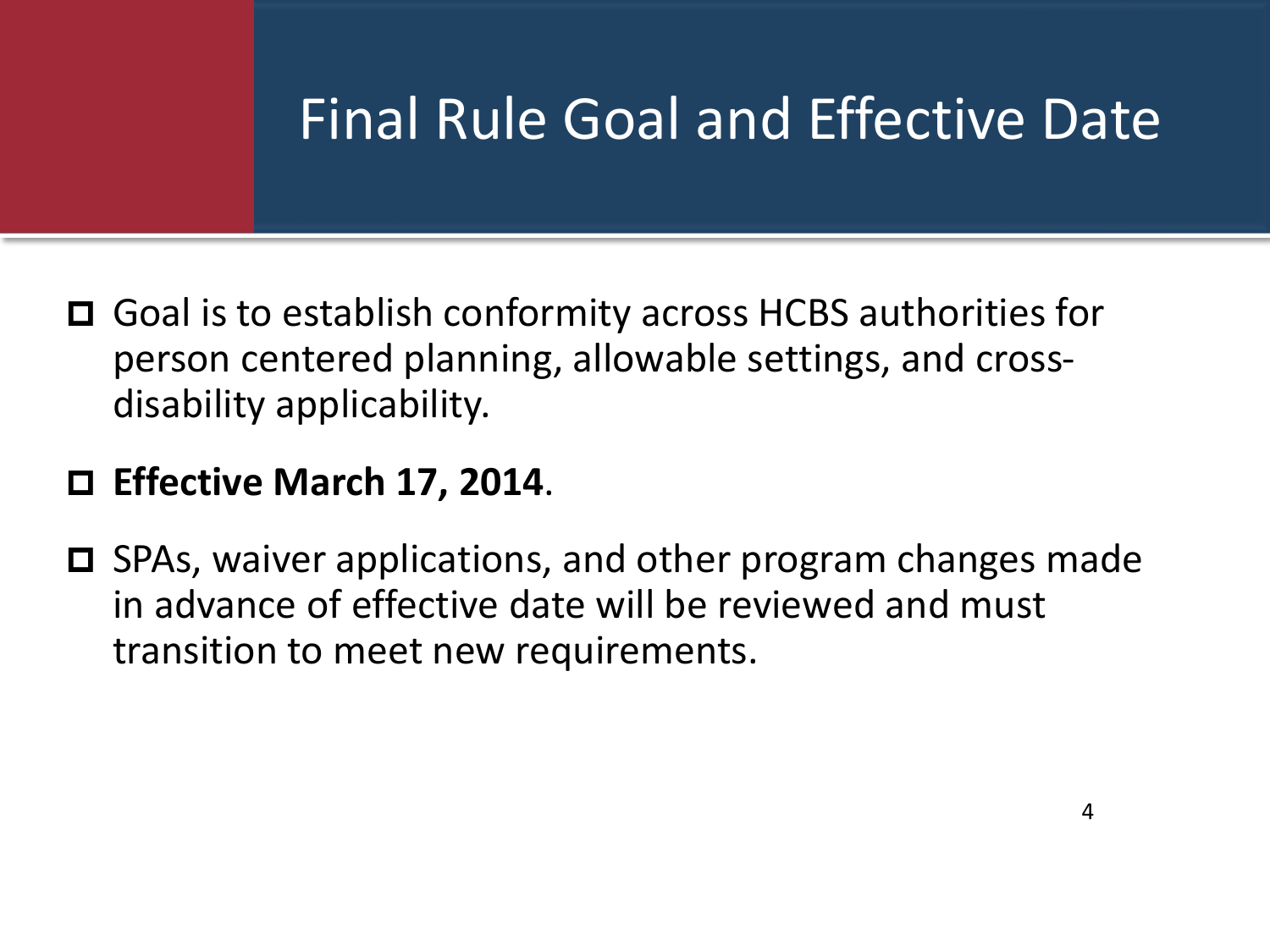# HCBS Waiver Changes Under 1915(c)

- $\Box$  States may combine existing three waiver targeting groups to include aged, physically disabled, mentally or behaviorally disabled and developmentally/intellectually disabled in a single waiver;
- $\Box$  Rule specifies requirements for person-centered plans of care;
- Rule establishes characteristics and qualities of allowable home and community based settings; and
- $\Box$  Rule clarifies timing of when amendments take effect and establishes public input requirements for changes in services or rates.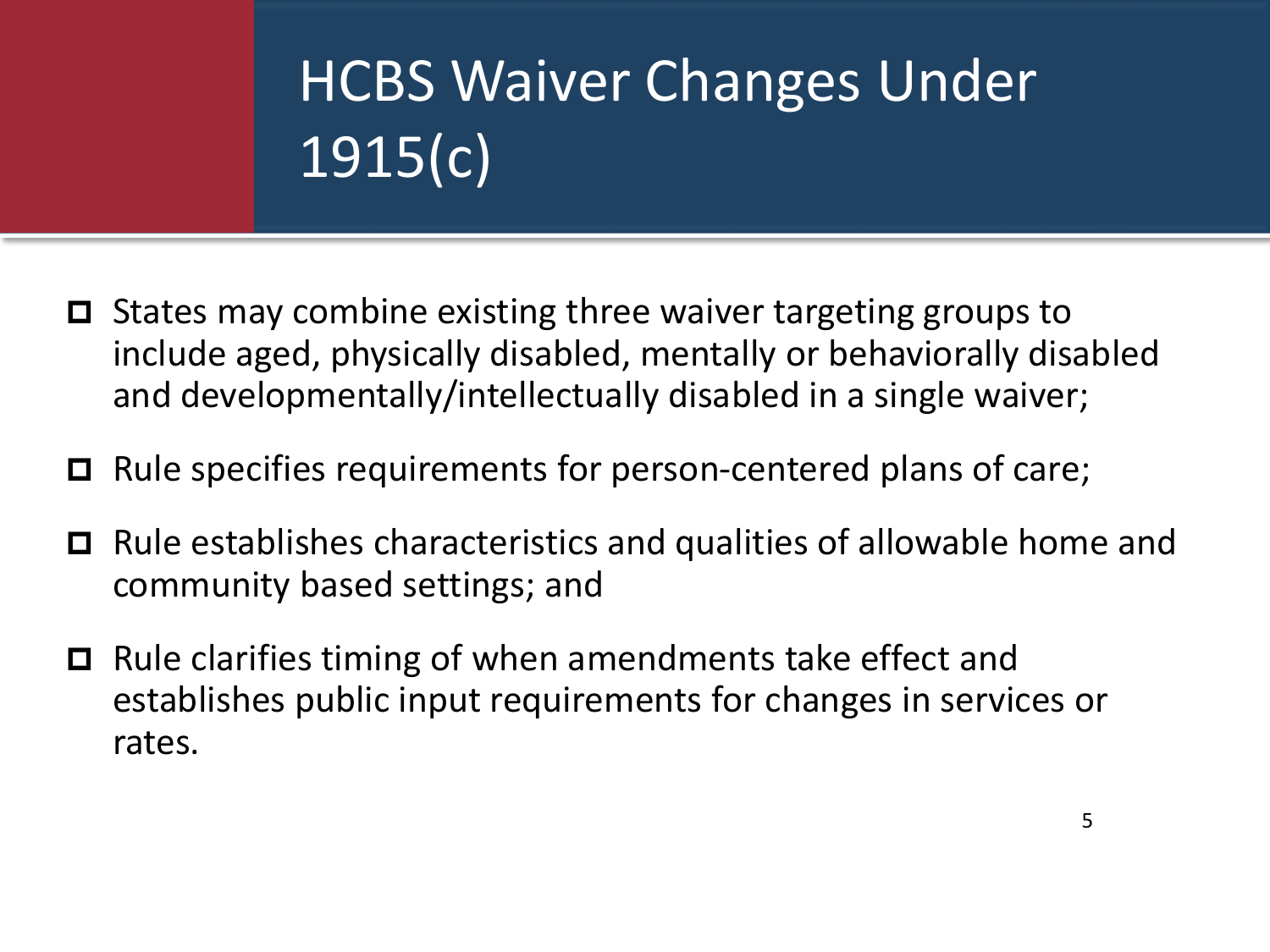# Key Provisions of 1915(i)

- $□$  Like 1915(c) HCBS but a state plan benefit;
- D Does not require institutional level of care;
- $\Box$  Does not have to be cost neutral;
- $\Box$  Must be statewide;
- $\Box$  Cannot be limited to certain individuals; however, can be carefully targeted to certain populations;
- $\Box$  Allows presumed eligibility;
- May be used to provide transitional assistance to those leaving institutional care; and
- Allows non-duplicative services during short term acute care stays.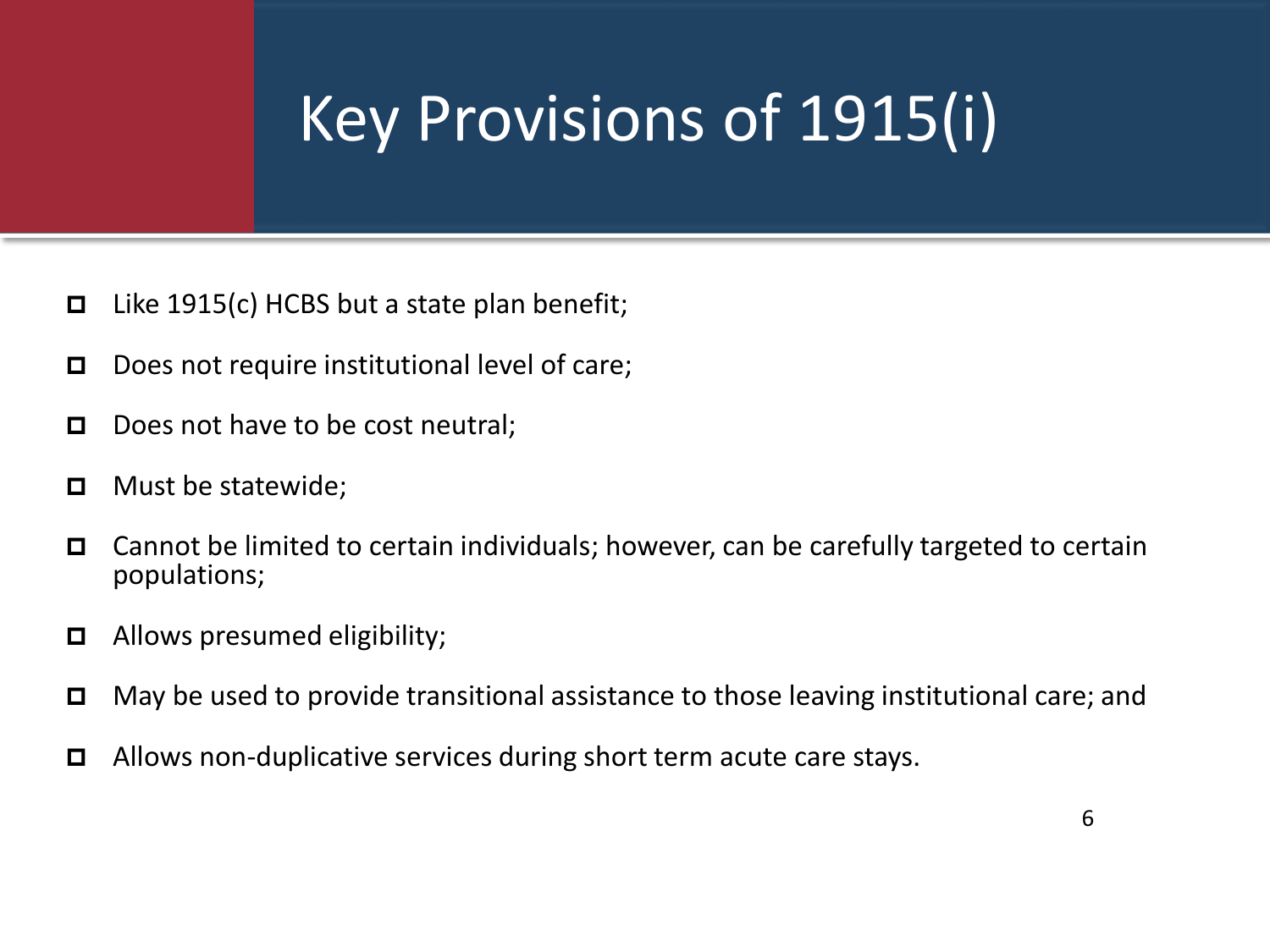### Section 2601 Changes

- $\Box$  Permits Secretary to approve a waiver that provides MA to dual eligible individuals for an initial period of up to 5 years and a renewal period of up to 5 years at State's request.
	- $\Box$  Enhances existing tools to improve and coordinate care and services for this population.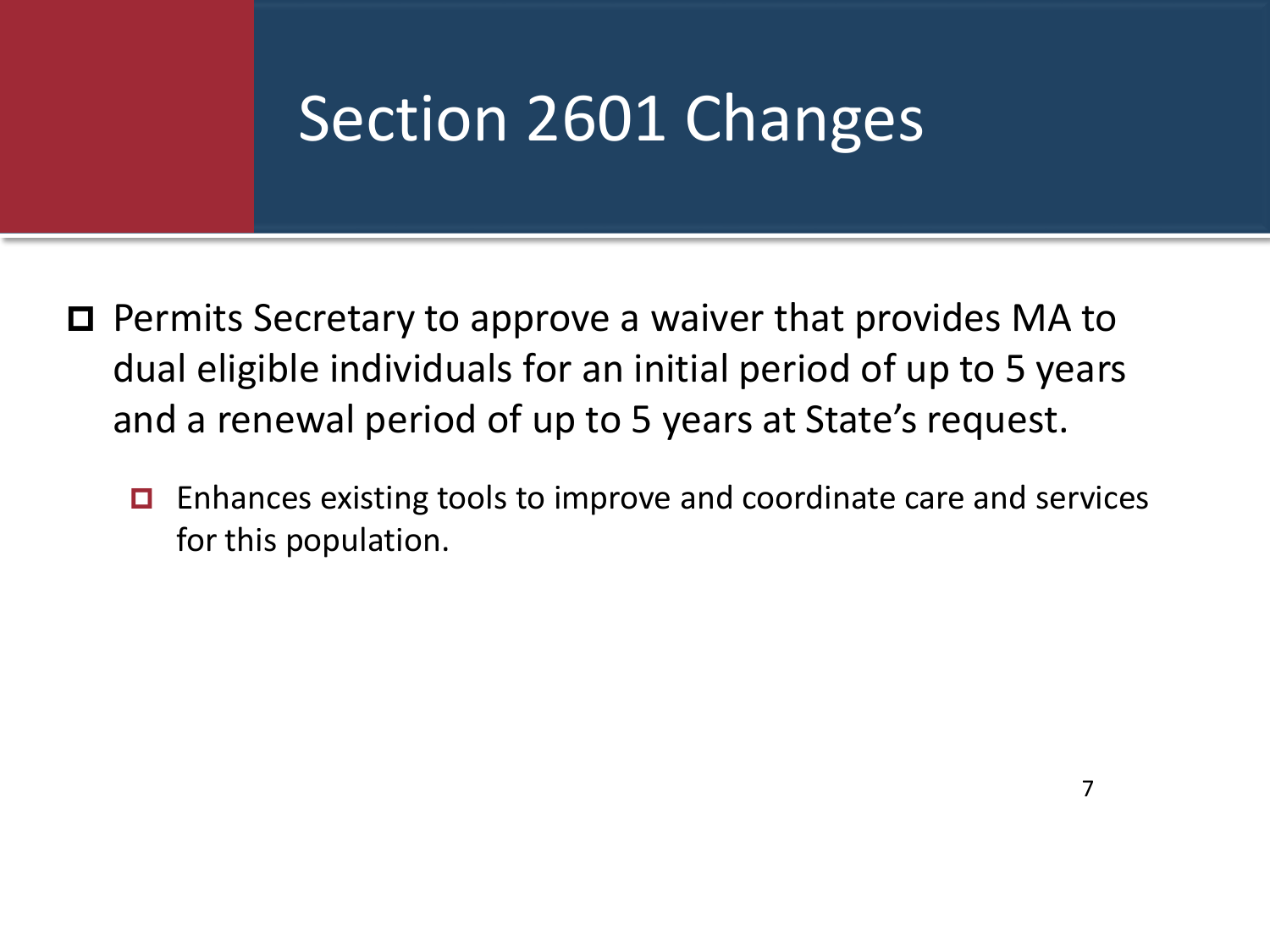### Settings Expectations

- $\Box$  Allowable settings will exhibit characteristics and qualities most often articulated by persons with disabilities as key determinants of independence and community integration.
- □ States electing to implement  $1915(k)$ ,  $1915(i)$  and/or  $1915(c)$ must include a definition of home and community-based setting that incorporates these qualities.
- □ States with approved 1915 (k) or (i) SPAs and 1915(c) waivers will be given a reasonable transition time to come into compliance with HCB setting requirements in final rule.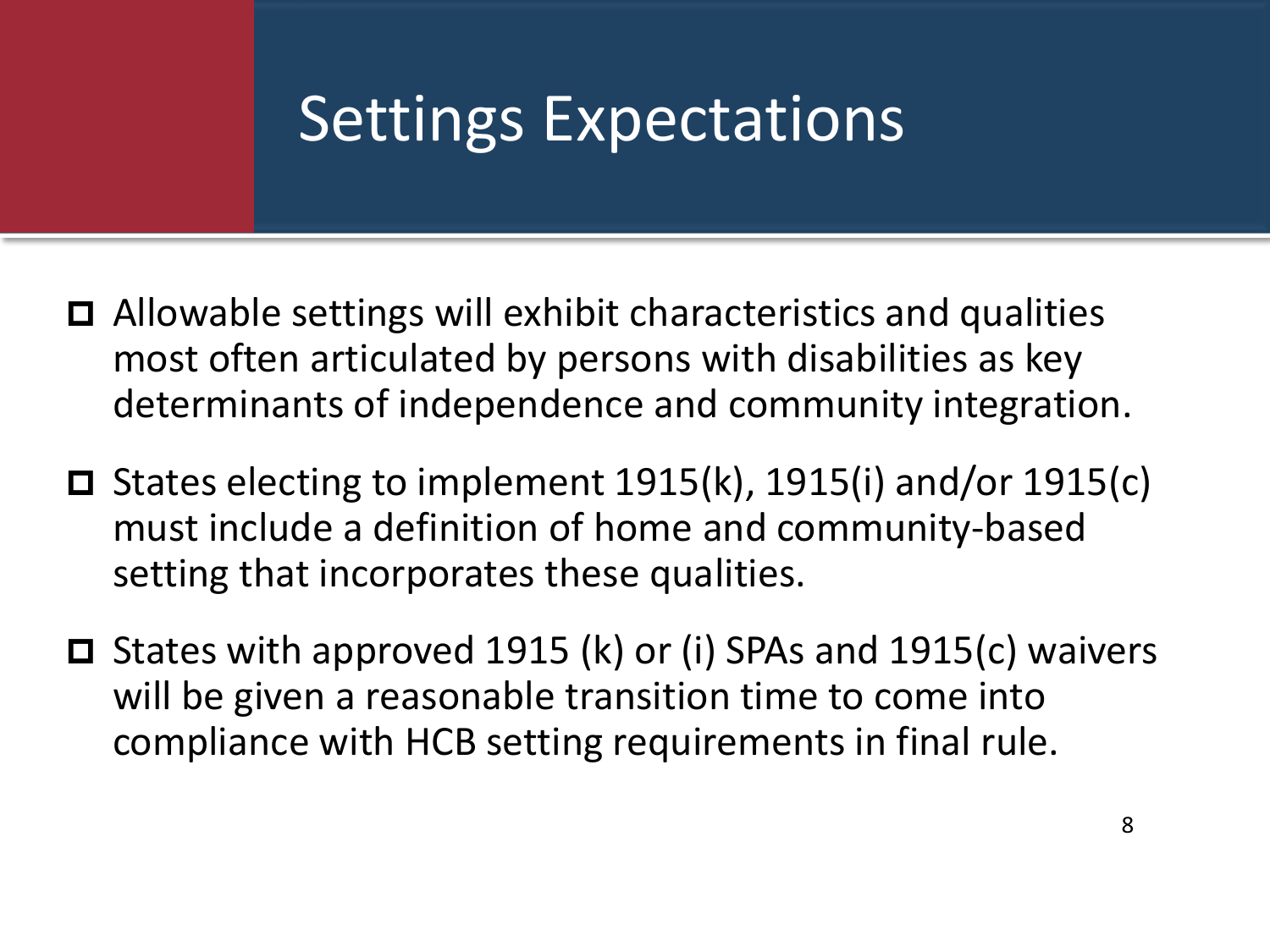The final rule establishes:

- Mandatory requirements for the qualities of home and communitybased settings including discretion for the Secretary to determine other appropriate qualities;
- $\Box$  Settings that are not home and community-based;
- Settings presumed not to be home and community-based; and
- $\Box$  State compliance and transition requirements.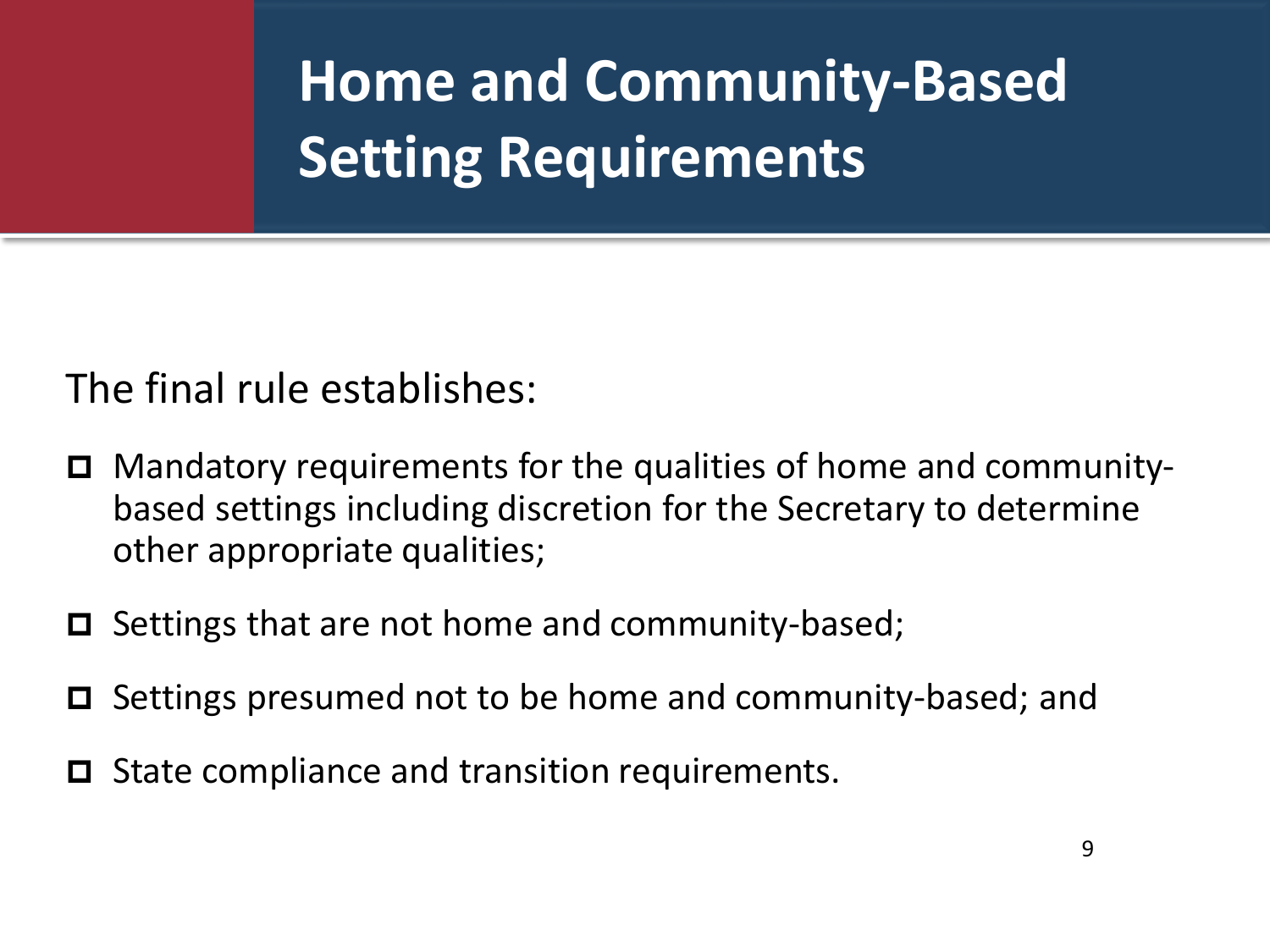**Settings that are NOT Home and Community-Based** 

- □ Nursing facility
- $\Box$  Institution for mental diseases (IMD)
- Intermediate care facility for individuals with intellectual disabilities (ICF/IID)
- □ Hospital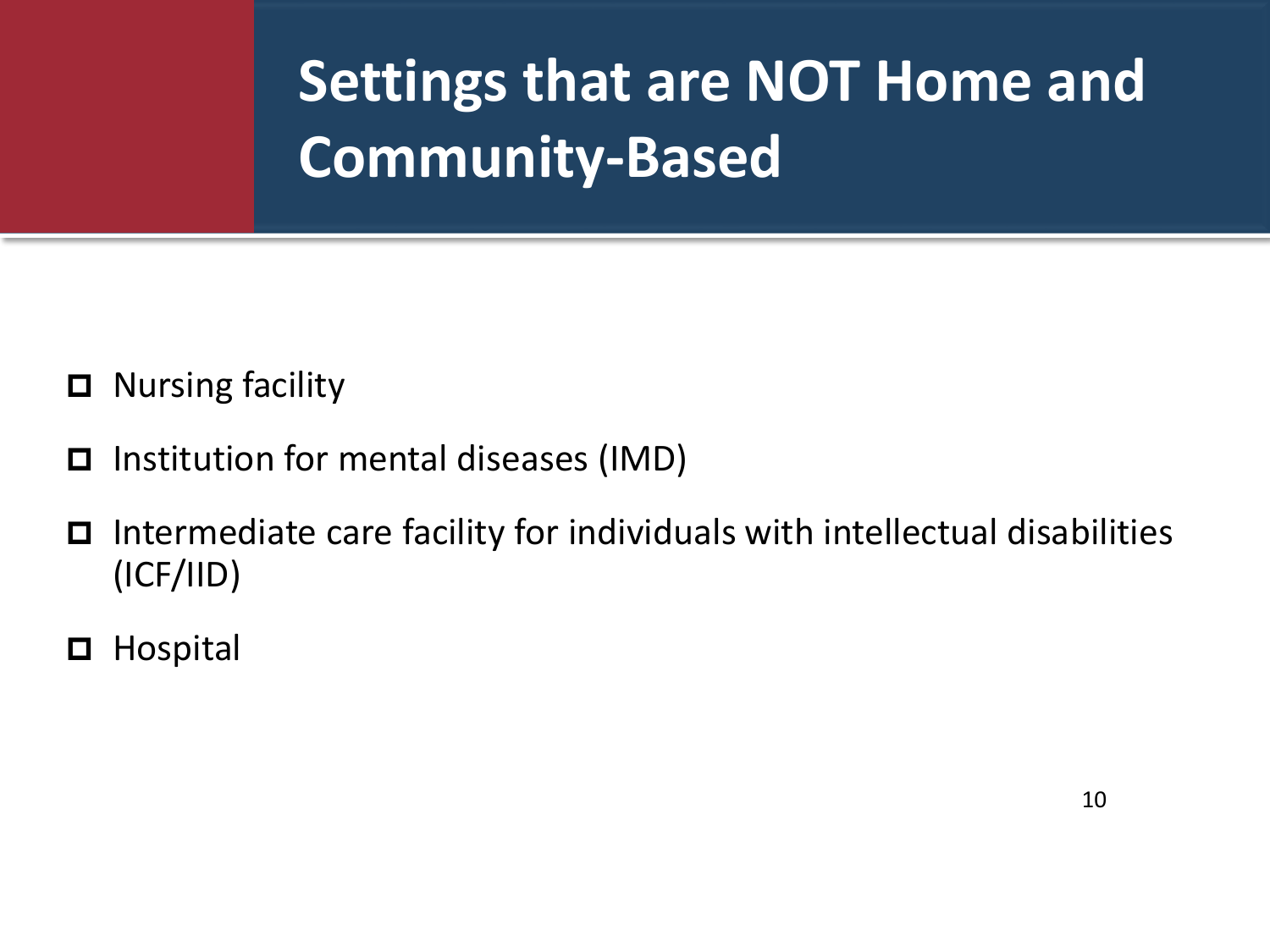Settings PRESUMED NOT to be Home and Community-Based

- $\Box$  Settings in a publicly or privately owned facility providing inpatient treatment;
- $\Box$  Settings on grounds of, or adjacent to, a public institution; and/or
- $\Box$  Settings with the effect of isolating individuals from the broader community of individuals not receiving Medicaid HCBS.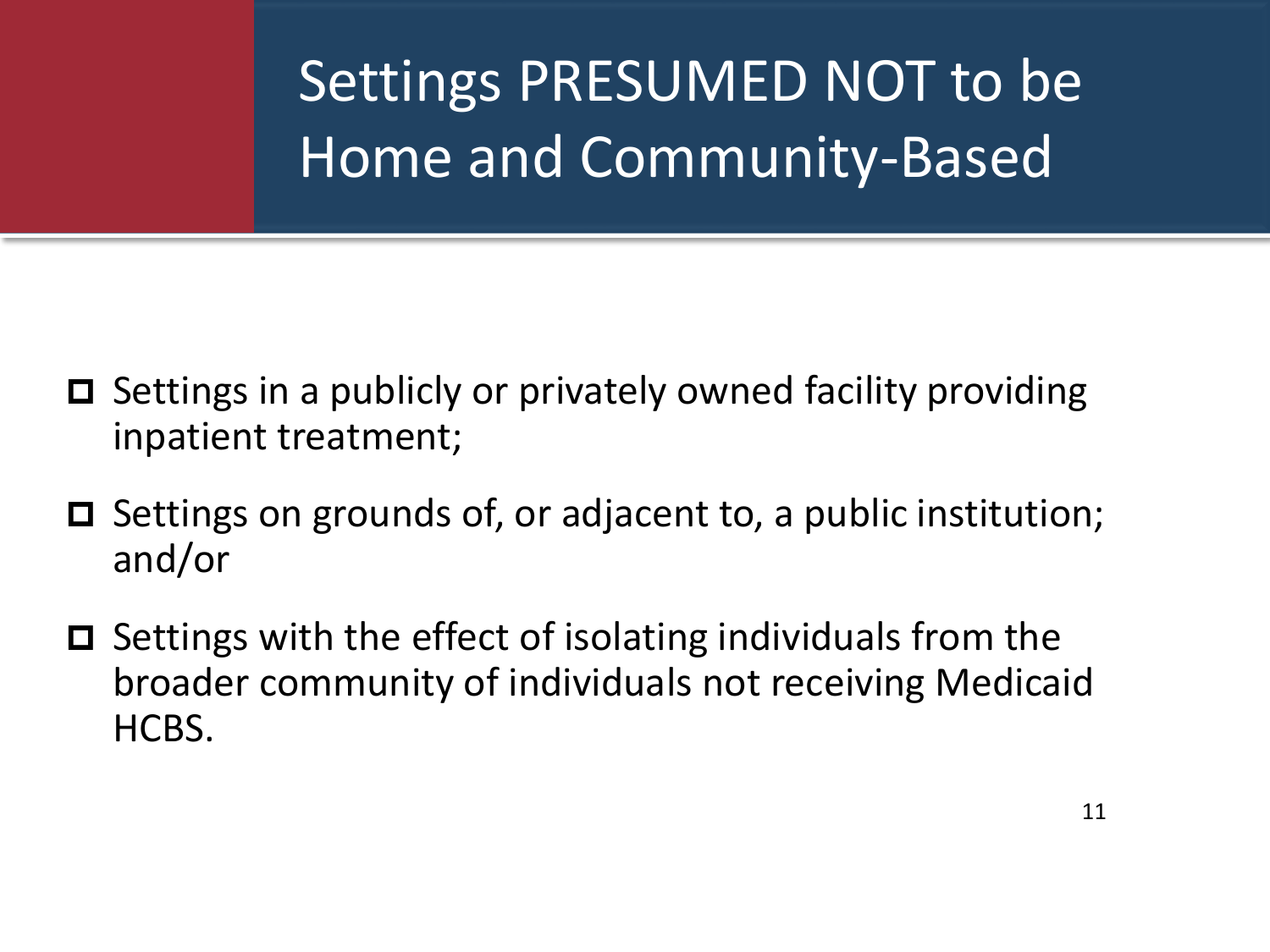**Settings PRESUMED NOT to be Home and Community-Based (Heightened Scrutiny)** 

These settings may NOT be included in states' 1915(c), 1915(i) or 1915(k) HCBS programs unless:

- A state submits evidence (including public input) demonstrating that the setting does have the qualities of a home and communitybased setting and NOT the qualities of an institution; AND
- $\Box$  The Secretary finds, based on a heightened scrutiny review of the evidence, that the setting meets the requirements for home and community-based settings and does NOT have the qualities of an institution.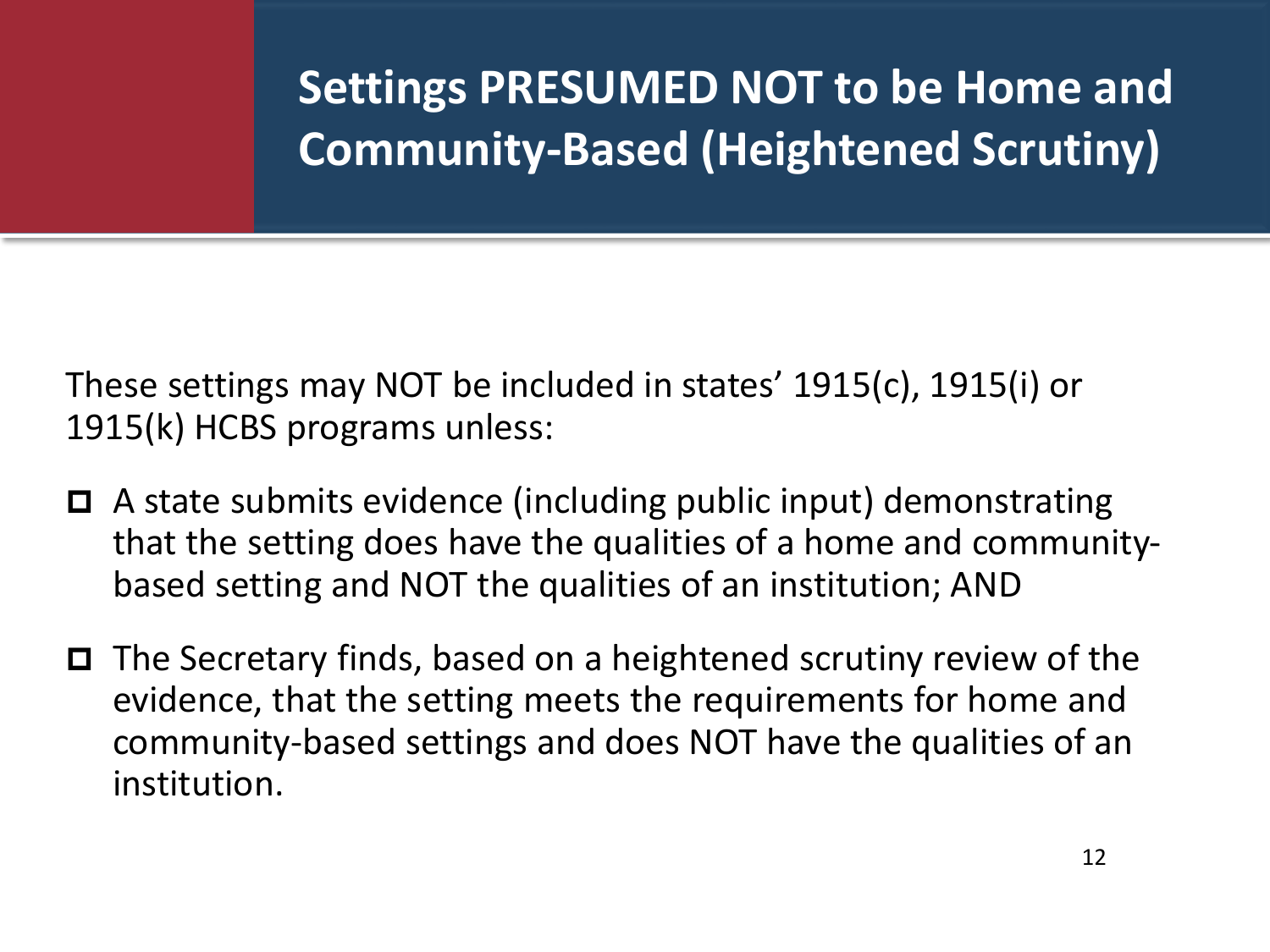- Ensures an individual's rights of privacy, dignity, respect, and freedom from coercion and restraint;
- Optimizes individual initiative, autonomy, and independence in making life choices; and
- Facilitates individual choice regarding services and supports, and who provides them.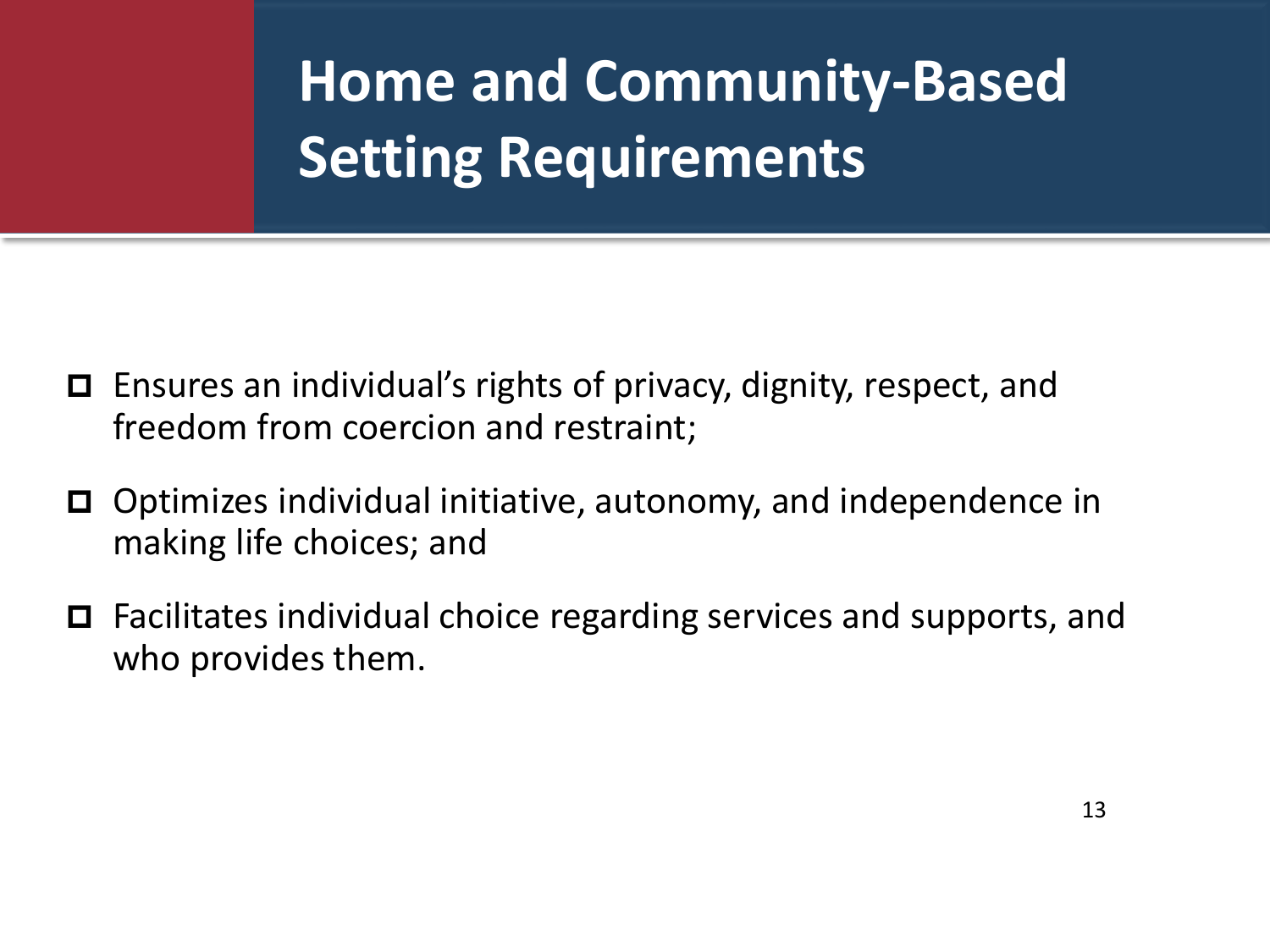### Allowable Home and Community-Based Settings:

- $\Box$  Are integrated in and support access to the greater community;
- $\Box$  Provide opportunities to seek employment and work in competitive integrated settings, engage in community life, and control personal resources; and
- $\Box$  Ensure the individual receives services in the community to the same degree of access as individuals not receiving Medicaid home and community-based services.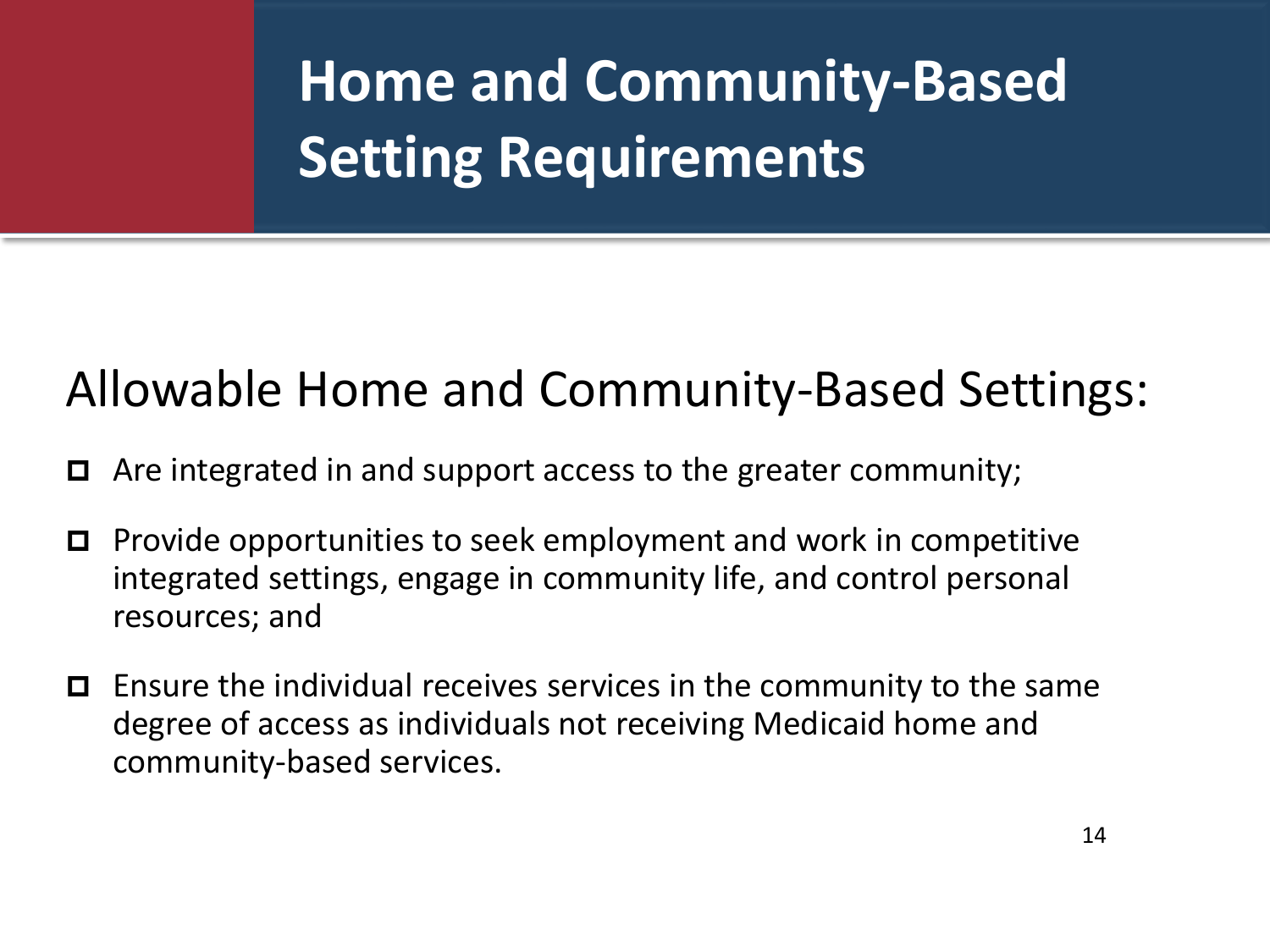- $\Box$  Selected by the individual from among setting options, including non-disability specific settings and an option for a private unit in a residential setting.
	- **Person-centered service plans document the options based on the** individual's needs, preferences; and for residential settings, the individual's resources.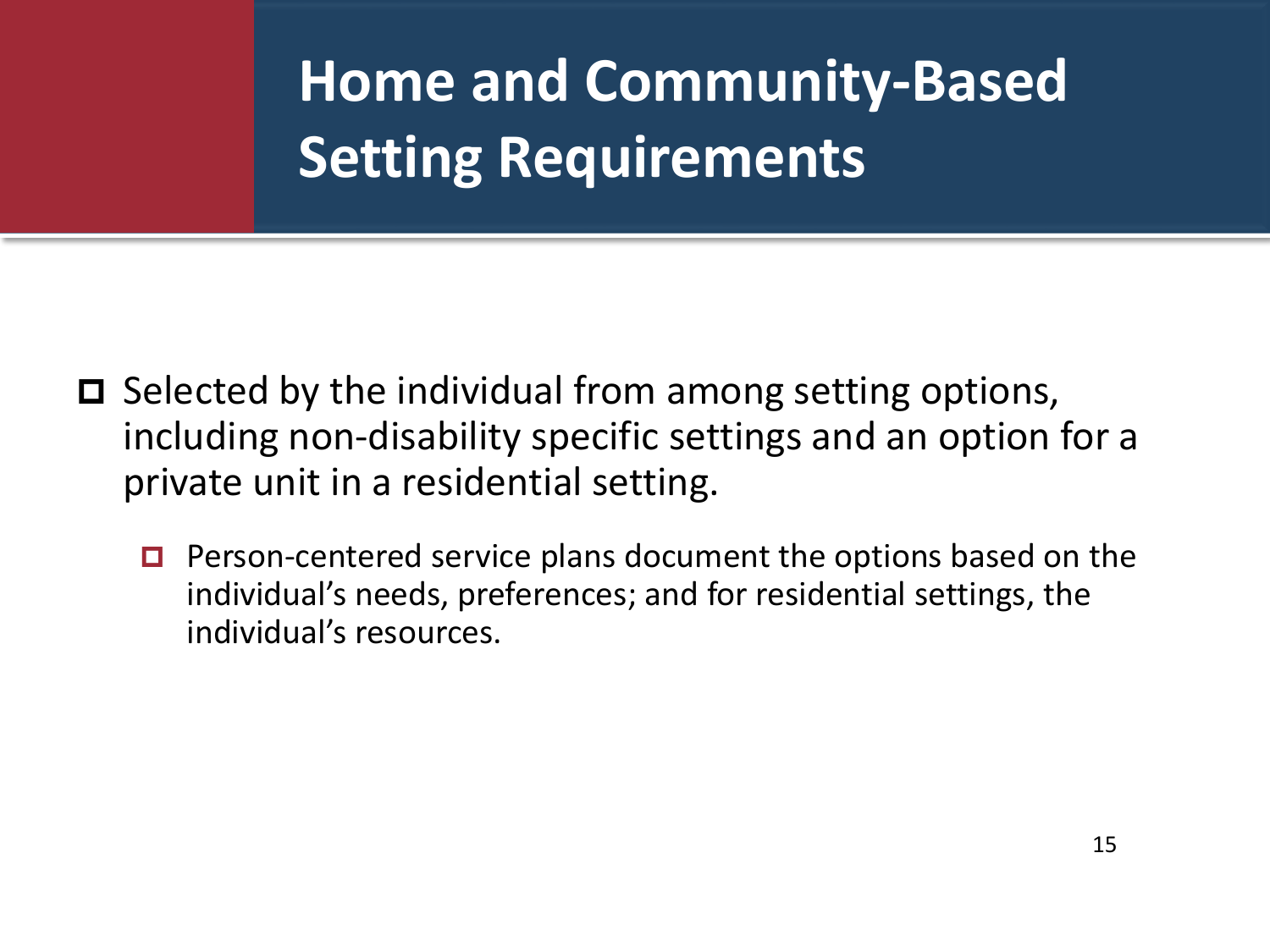**Home and Community-Based Setting Requirements for Provider-Owned or Controlled Residential Settings**

#### Additional requirements:

- Specific unit/dwelling is owned, rented, or occupied under legally enforceable agreement;
- $\Box$  Same responsibilities/protections from eviction as all tenants under landlord tenant law of state, county, city or other designated entity; or
- $\Box$  If tenant laws do not apply, state ensures lease, residency agreement or other written agreement is in place providing protections to address eviction processes and appeals comparable to those provided under the jurisdiction's landlord tenant law.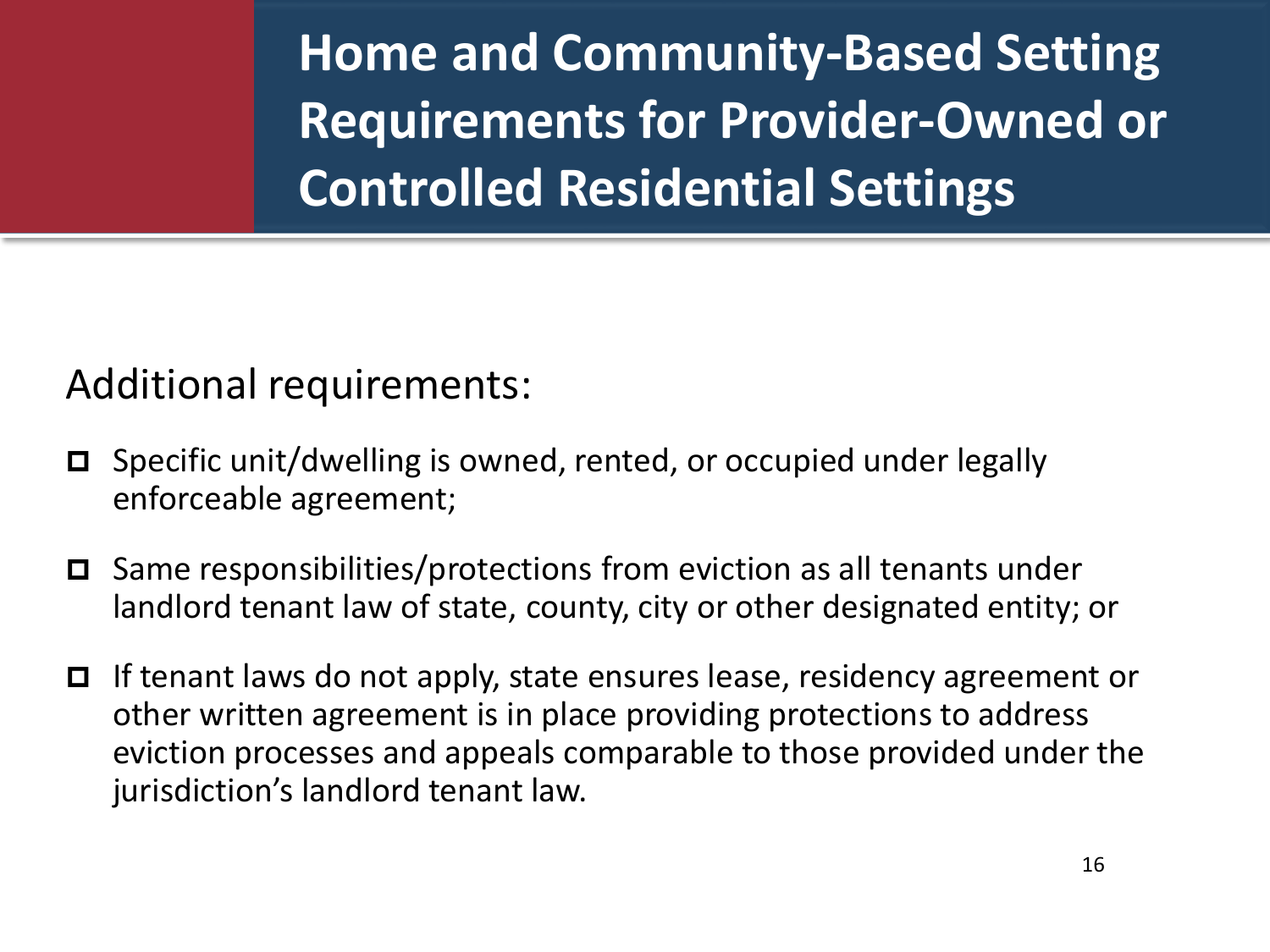**Setting Requirements for Provider-Owned or Controlled Residential Settings** 

- $\Box$  Each individual has privacy in their sleeping or living unit;
- $\Box$  Units have lockable entrance doors, with the individual and appropriate staff having keys to doors as needed;
- Individuals sharing units have a choice of roommates;
- Individuals have the freedom to furnish and decorate their sleeping or living units within the lease or other agreement;
- Individuals have freedom and support to control their schedules and activities and have access to food any time;
- Individuals may have visitors at any time; and
- $\Box$  Setting is physically accessible to the individual.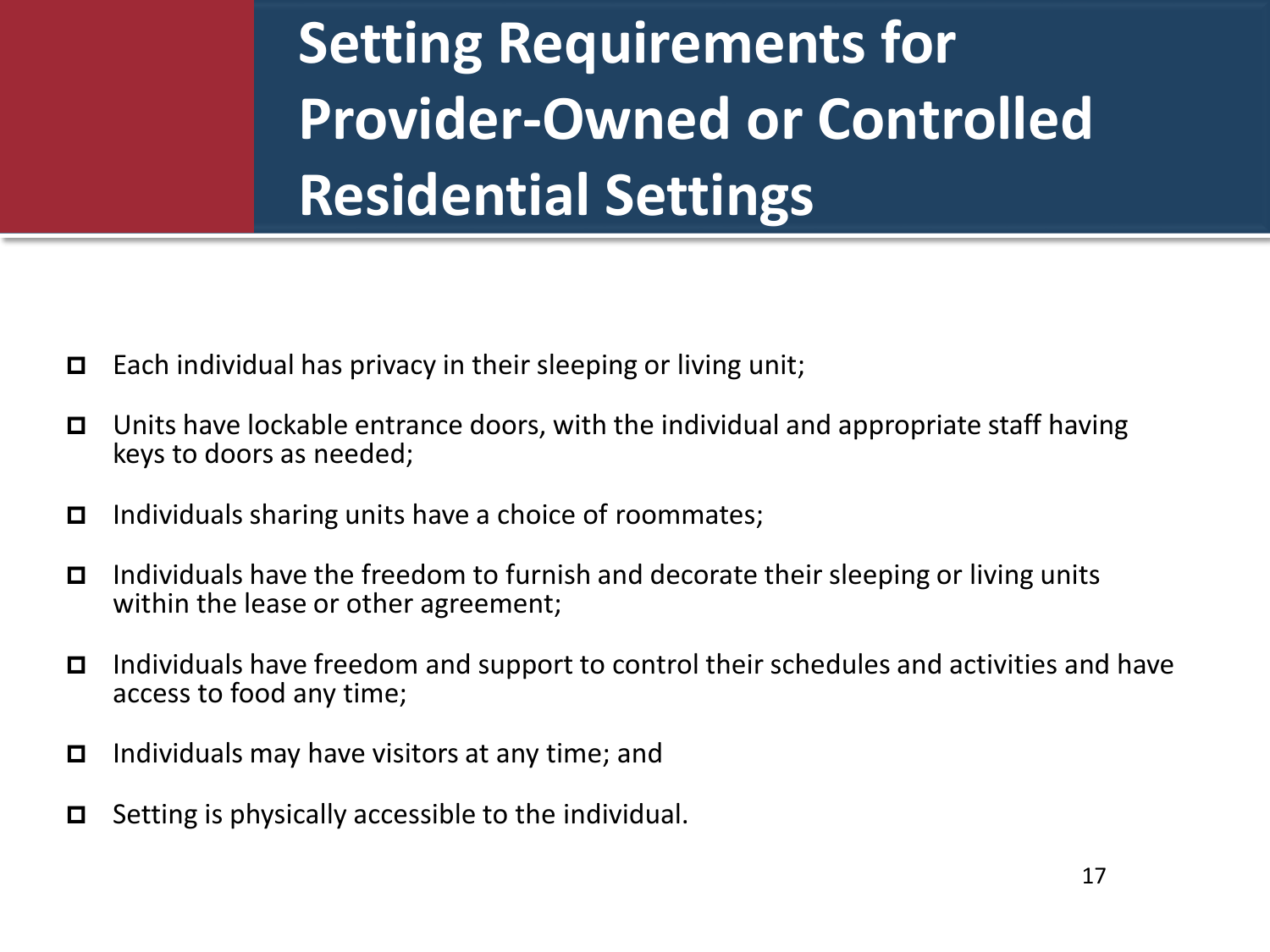**Home and Community-Based Setting Requirements for Provider-Owned or Controlled Residential Settings** 

Modifications of the additional requirements must be:

- $\Box$  Supported by specific assessed need;
- $\Box$  Justified in the person-centered service plan; and
- D Documented in the person-centered service plan.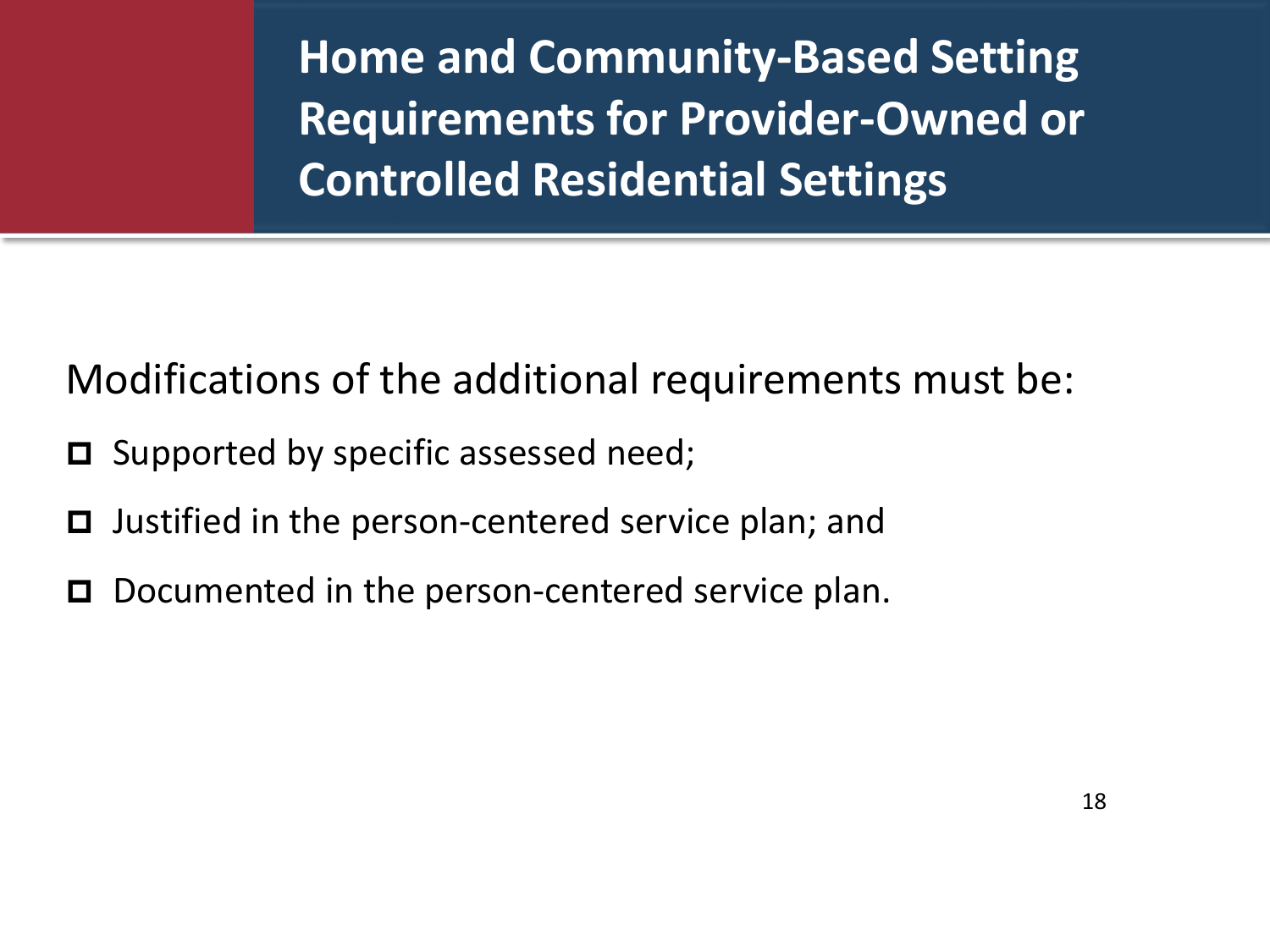### What About Waivers Serving Children?

- CMS representatives have acknowledged that the decision power of parents and guardians will not be supplanted by the rule.
- Person-centered planning would consider the age of the individual and the fact that freedoms that would be appropriate for grown-ups aren't appropriate for minors, thus the care plan would reflect age-appropriate modifications to the rule such as freedom of visitors or access to food at any time.
- $\Box$  CMS is unlikely to exempt a specific waiver and its participants from the settings requirements due to age, however. Modifications must be individualized and reflective of and documented in the person-centered service plan.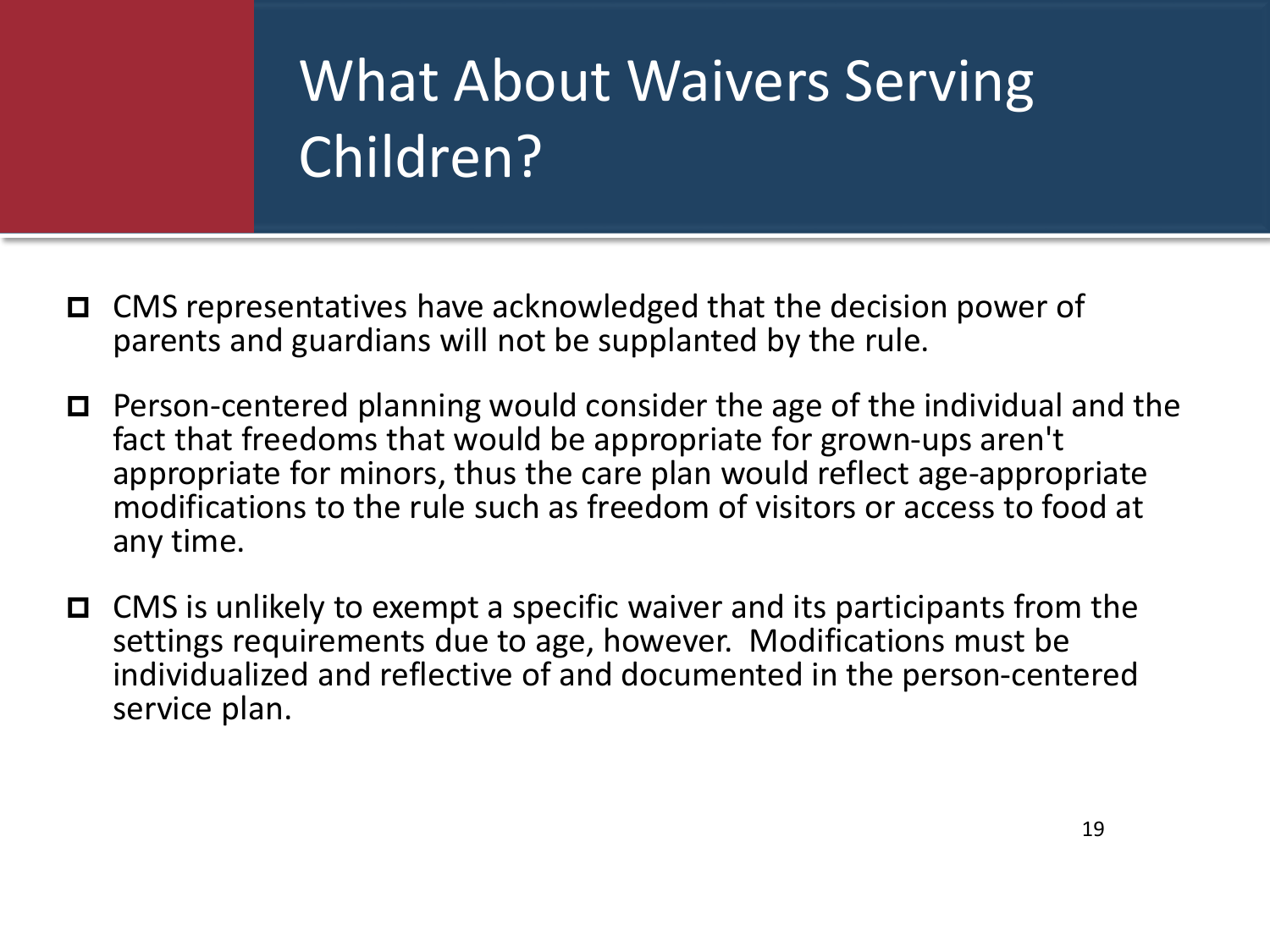### Transition Plan

- **If states submit a new waiver or State Plan Amendment within a year of the effective date, it must include a transition plan detailing how it will be in compliance with the settings requirements; AND**
- The submission triggers the clock for transition plans for all 1915(c), 1915 (i), and 1915 (k) waivers and state plan amendments that may exist in the state. The state has 120 days from the date of the initial submission to develop and submit plan.
- CMS intends to extend these requirements to 1115 Medicaid demonstration projects' terms and conditions upon renewal or amendment.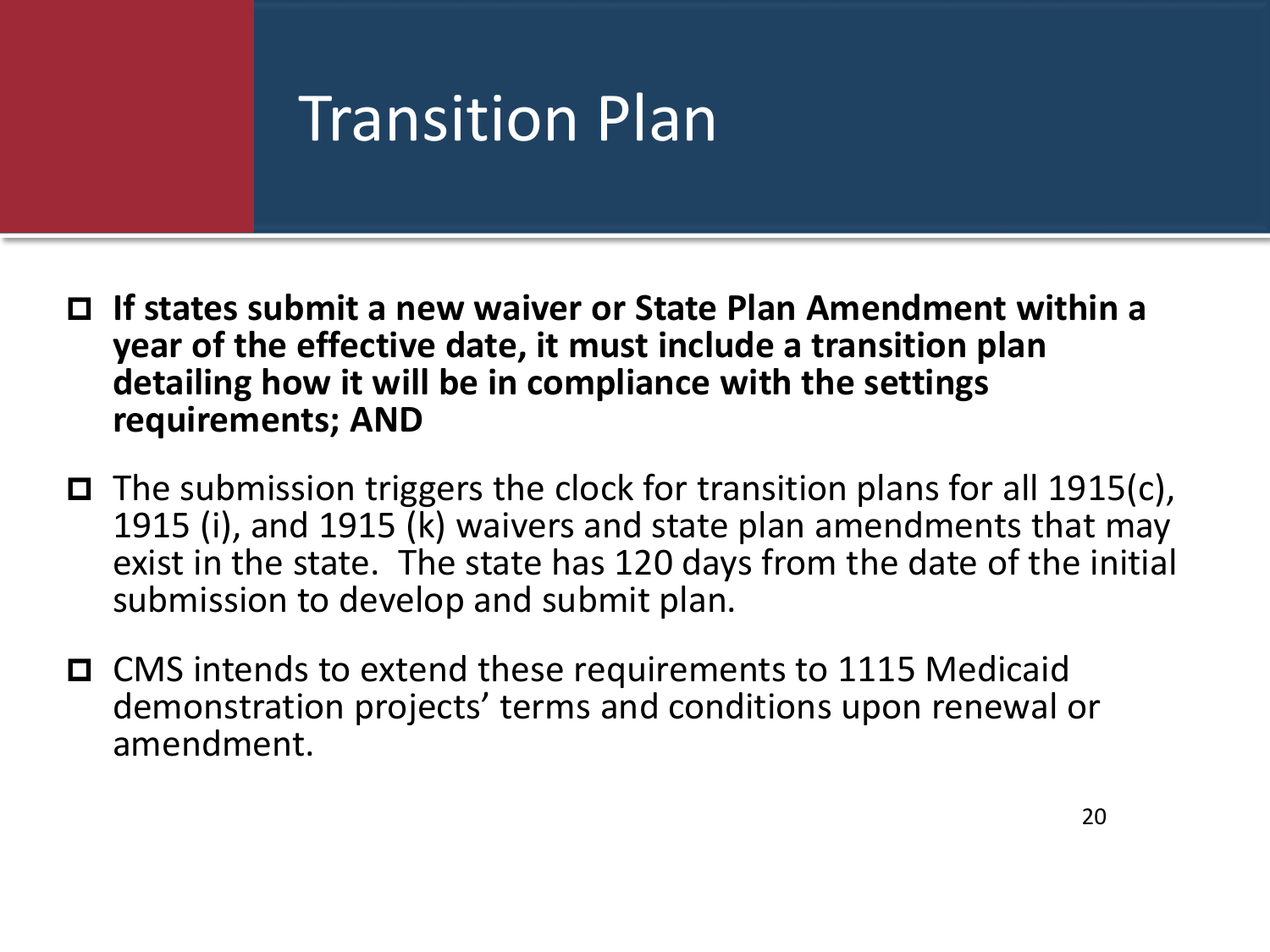### **Transition Public Comment Period**

- $\Box$  Rule requires states to provide at least a 30-day public notice and comment period on the transition plan they intend to submit to CMS. Specifically, states must:
	- **Provide a minimum of two statements of public notice and public input** procedures;
	- **E** Ensure the full transition plan is available for public comment;
	- **O** Consider public comments;
	- **D** Modify the plan based on public comment, as appropriate; and
	- $\Box$  Submit evidence of public notice and summary of disposition of the comments.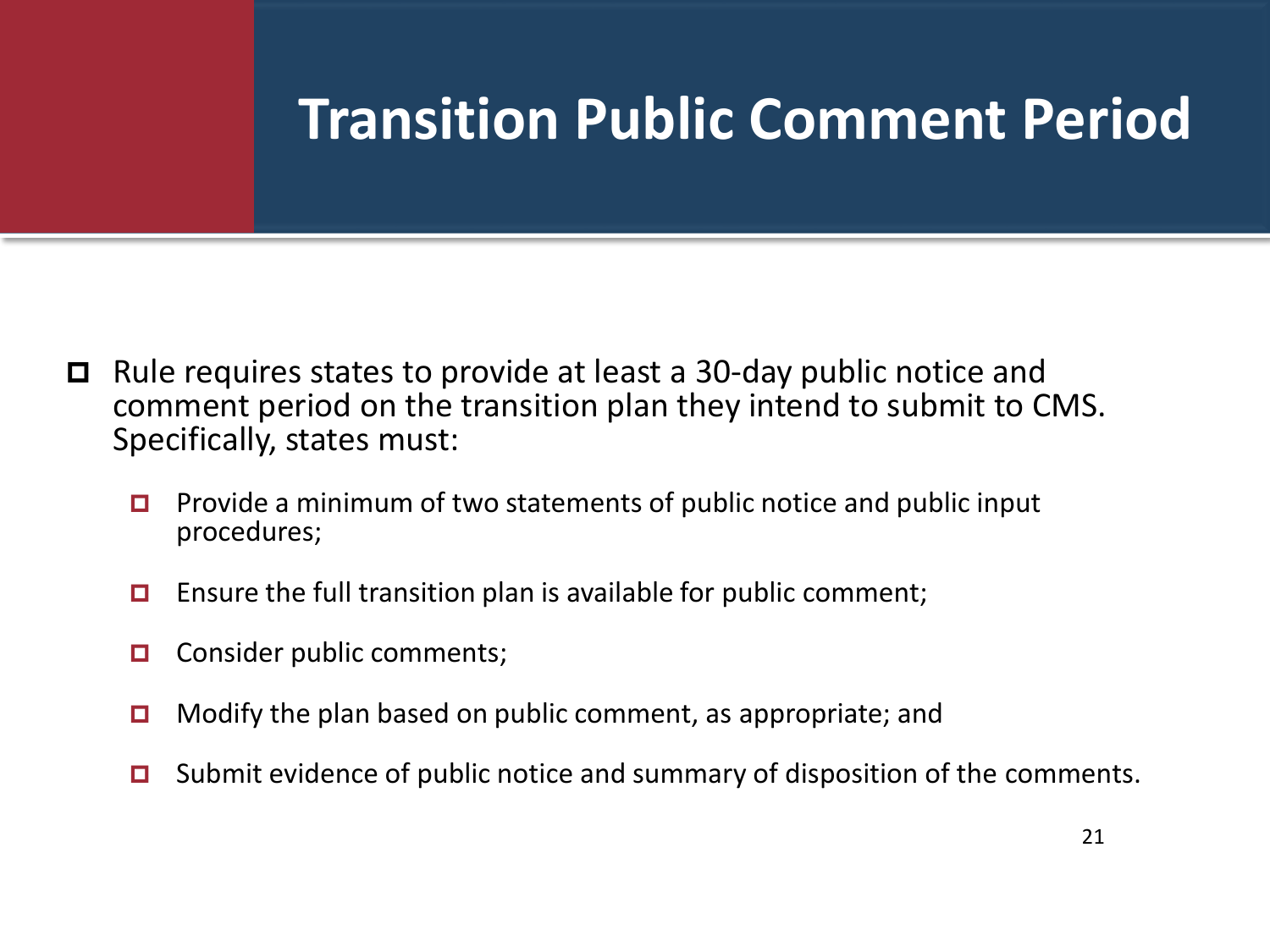### Compliance in New York

- $\Box$  The Administration convened an interagency workgroup to review current settings, determine scope of impact, monitor new submissions and amendments and develop statewide transition plan;
- The workgroup established a time line for completion of transition plan; and
- Agencies are currently reviewing existing settings to identify potentially problematic settings and where we already meet the new standard.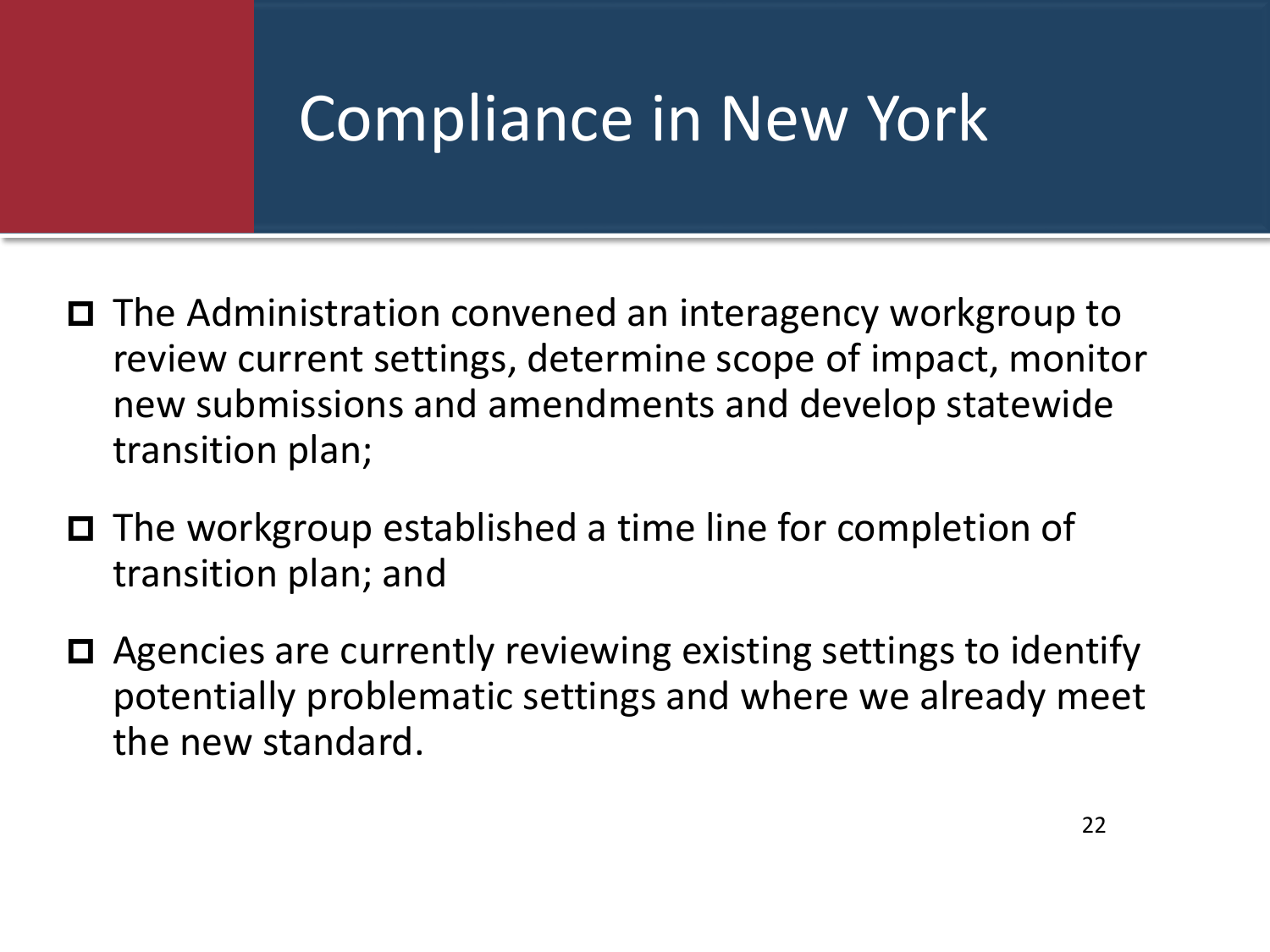## Time Line

| <b>Key Activity</b>                                                            | <b>Notes</b>                                                               | <b>Date</b>        |
|--------------------------------------------------------------------------------|----------------------------------------------------------------------------|--------------------|
| OPWDD transmission of 1915(c)<br>amendment to implement<br>transformation plan | Triggers need to develop transition<br>plan for remaining 1915(c) waivers. | July 1, 2014       |
| Post plan on website, notify<br>stakeholders                                   |                                                                            | June 30, 2014      |
| Public comment period ends                                                     |                                                                            | July 31, 2014      |
| Summarize public comments;<br>consider revisions                               |                                                                            | August 15, 2014    |
| <b>Finalize for Executive Review</b>                                           |                                                                            | August 30, 2014    |
| Submit to CMS                                                                  | Include summary and evidence of<br>public notice                           | By October 1, 2014 |
|                                                                                |                                                                            | 23                 |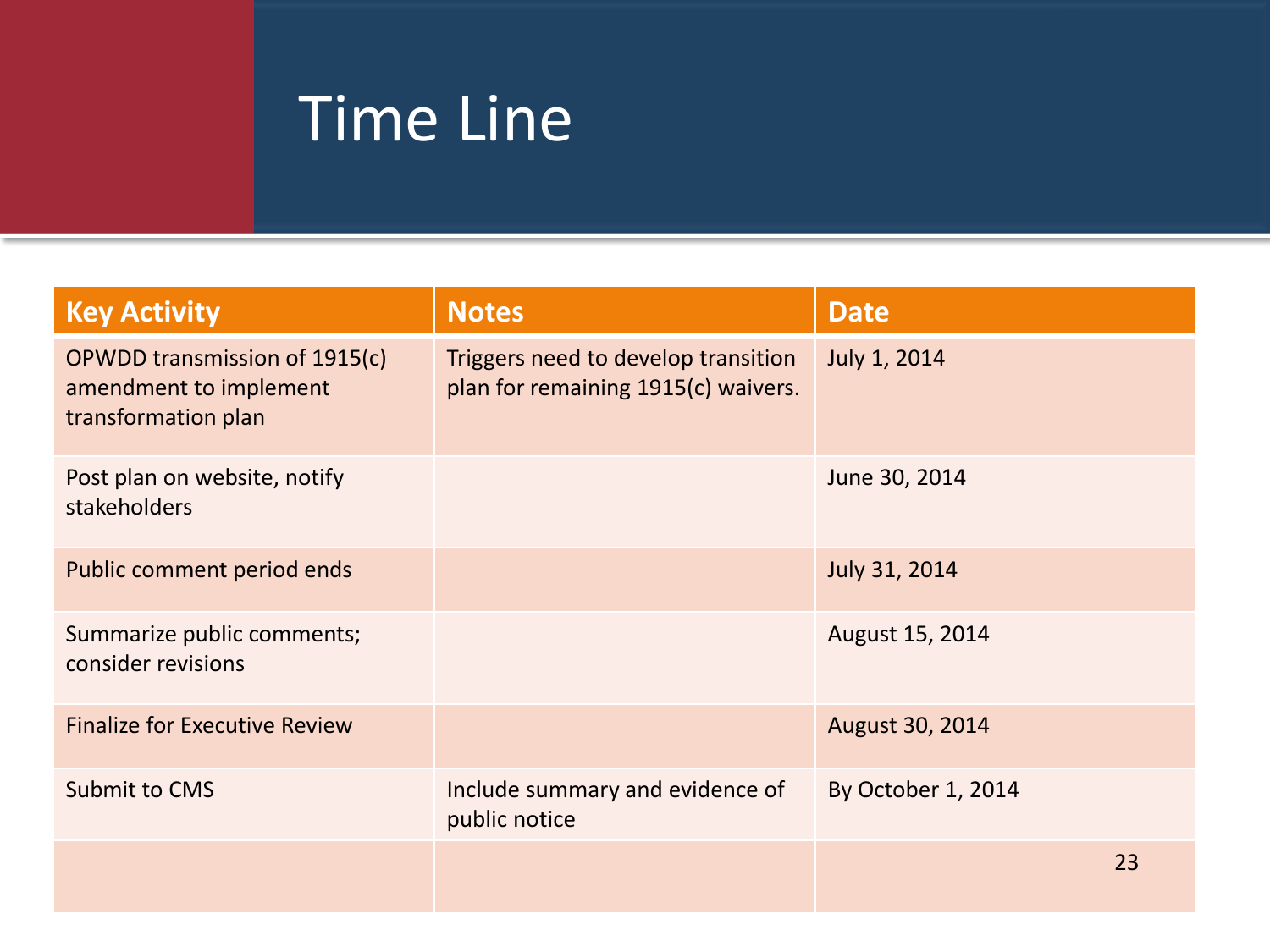### Public Comments Welcome!

- $\Box$  Please review the plan and send any comments you may have to [OLTCDHCBS@health.state.ny.us](mailto:OLTCDHCBS@health.state.ny.us) with comment in the subject line.
- $\Box$  The full draft transition plan is available at [http://www.health.ny.gov/health\\_care/medicaid/redesign/ho](http://www.health.ny.gov/health_care/medicaid/redesign/home_community_based_settings.htm) me community based settings.htm.